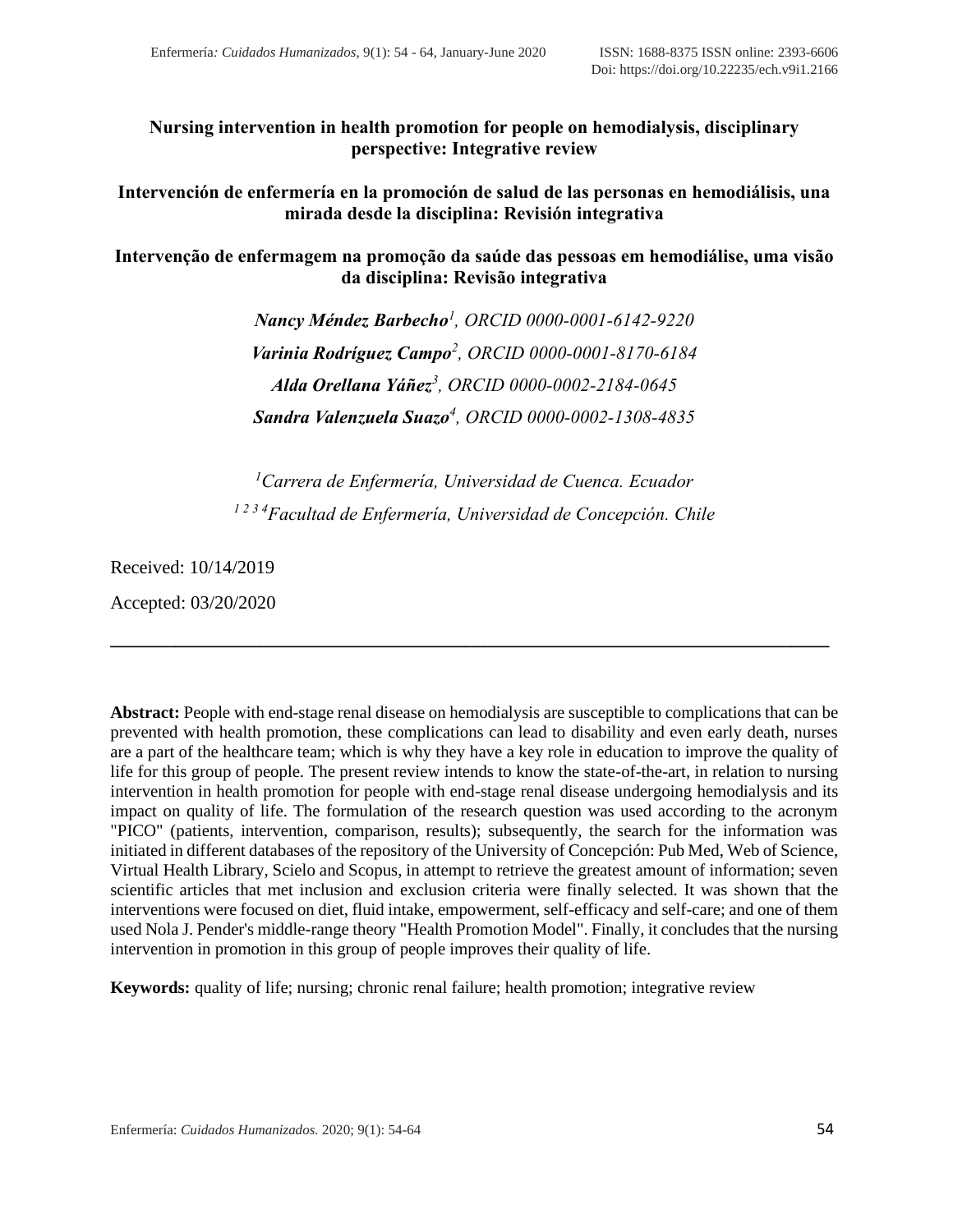**Resumen:** Las personas con Insuficiencia renal crónica terminal en hemodiálisis están susceptibles a complicaciones que pueden prevenirse con promoción de la salud. Estas complicaciones pueden provocar discapacidad e incluso muerte precoz, enfermería forma parte del equipo de salud; razón por la cual, tienen un rol clave en la educación para mejorar la calidad de vida de este grupo de personas. La presente revisión pretende conocer el estado del arte, en relación con la intervención de enfermería en la promoción de la salud en las personas con insuficiencia renal crónica terminal sometidas a hemodiálisis y su impacto en la calidad de vida. Se utilizó la formulación de la pregunta según el acrónimo "PICO" (pacientes, intervención, comparación, resultados); posteriormente, se inició la búsqueda de la información en diferentes bases de datos del repositorio de la Universidad de Concepción: Pub Med, Wef of Science, Biblioteca virtual de Salud, Scielo y Scopus, de manera que se trató de recuperar la mayor cantidad de información; se seleccionaron finalmente siete artículos científicos que cumplieron criterios de inclusión y exclusión. Se evidenció que las intervenciones fueron enfocadas a la alimentación, ingesta de líquidos, empoderamiento, autoeficacia y autocuidado; y una de ellas utilizó la Teoría de rango medio de Nola J. Pender "Modelo de Promoción de Salud". Finalmente, se concluye que la intervención de enfermería en la promoción en este grupo de personas mejora su calidad de vida.

**Palabras claves:** calidad de vida; enfermería; insuficiencia renal crónica; promoción de la salud; revisión integrativa

**Resumo:** Pessoas com insuficiência renal crônica terminal em hemodiálise são suscetíveis a complicações que podem ser evitadas com a promoção da saúde. Essas complicações podem causar incapacidade e até morte precoce, a enfermagem faz parte da equipe de saúde; é por isso que eles têm um papel fundamental na educação para melhorar a qualidade de vida desse grupo de pessoas. Esta revisão tem como objetivo conhecer o estado da arte, em relação à intervenção de enfermagem na promoção da saúde em pessoas com insuficiência renal crônica em fase terminal em hemodiálise e seu impacto na qualidade de vida. A questão foi formulada de acordo com a sigla "PICO" (pacientes, intervenção, comparação, resultados); Posteriormente, iniciou-se a busca de informações em diferentes bancos de dados do repositório da Universidade de Concepción: Pub Med, Wef of Science, Biblioteca Virtual em Saúde, Scielo e Scopus, para tentar recuperar a maior quantidade de informações. ; Por fim, foram selecionados sete artigos científicos que atendiam aos critérios de inclusão e exclusão. Evidenciou-se que as intervenções foram focadas em alimentos, ingestão de líquidos, empoderamento, autoeficácia e autocuidado; e um deles usou o "Modelo de Promoção da Saúde" de Nola J. Pender. Por fim, conclui-se que a intervenção de enfermagem na promoção desse grupo de pessoas melhora sua qualidade de vida.

**Palavras-chave:** qualidade de vida; enfermagem; insuficiência renal crônica; promoção da saúde; revisão integrativa

\_\_\_\_\_\_\_\_\_\_\_\_\_\_\_\_\_\_\_\_\_\_\_\_\_\_\_\_\_\_\_\_\_\_\_\_\_\_\_\_\_\_\_\_\_\_\_\_\_\_\_\_\_\_\_\_\_\_\_\_\_\_\_\_\_\_\_\_\_\_\_\_\_\_\_\_\_

Correspondence: Nancy Méndez Barbecho, e-mail: nancy.mendezb@ucuenca.edu.ec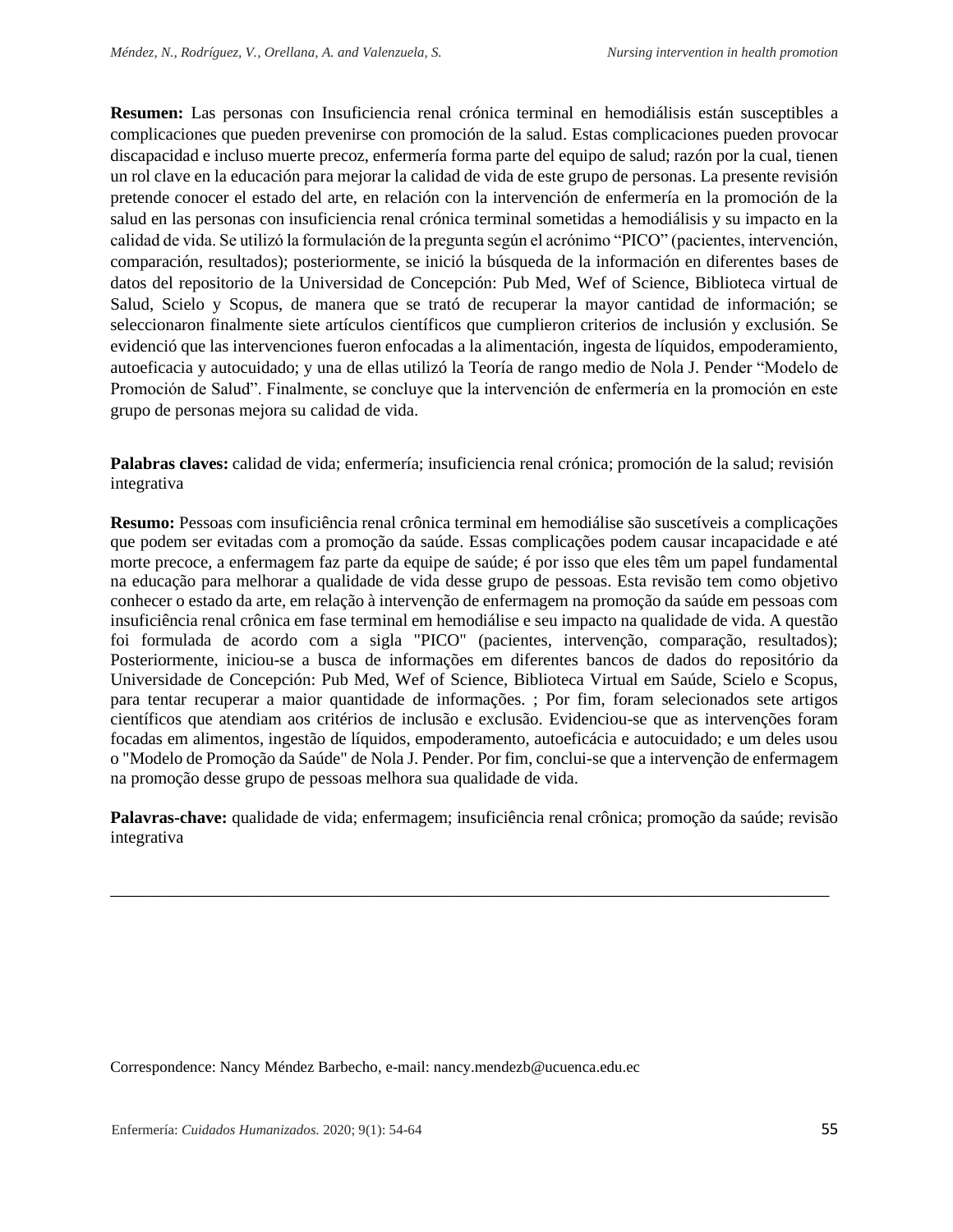## **Introduction**

In the 21st century, there have been experienced profound demographic and epidemiological changes, which turn into an increase in the prevalence and incidence of Chronic Non-Communicable Diseases (CNCDs); these diseases threaten social and economic development, health and life of millions of people in the world (1). According to the World Health Organization (WHO) and the Pan American Health Organization (PAHO) in 2014, they state that diabetes and high blood pressure are part of the CNCD group, that along with aging, are the main risk factors which lead people to the chronic kidney disease (CKD), this affects one out of every ten adults worldwide, which requires urgent attention (1,2), causing clinical, social and economic consequences for sick people, their families and health systems (1).

The last stage of CKD is Chronic End-Stage Renal Failure (ESRD), which leads to the need to choose a form of treatment such as peritoneal dialysis, hemodialysis, or transplantation to replace renal function (3). The incidence of new cases in end-stages generates a great demand, which currently covers more than one million patients in the world who live thanks to these treatment methods (4).

Hemodialysis, which is considered a safe procedure, seems to be the treatment of choice for patients with ESRD, however, together with the disease it generates alterations in physical activity, causes stress, social isolation, dependency and uncertainty regarding health and wellbeing (5.6); also, it is possible to progress to mourning and / or depression (7), turning into a sacrifice for the patients, their relatives or those living together; especially, due to the poor Quality of Life (QoL), complications, disability, and even early death (5,6).

The QoL according to the WHO is considered as " an individual's perception of their position in life in the context of the culture and value systems in which they live and in relation to their goals, expectations, standards and concerns " (8). The QoL of people with ESRD is substantially affected in terms of physical, mental, and social health, general perception of health, and burden of disease, due to dietary restrictions, changes in physical image and social relationships, in family and work; and finally, because they must adapt to illness, treatment, and the appearance of physical, emotional, and spiritual problems (9,10,11).

Promoting QoL in people with ESRD on hemodialysis could be considered as a challenge to develop the empowerment of patients in their treatment, allowing their participation in their care and in control of their own life (6,12), and achieve emotional, adaptive, cognitive and behavioral conduct (7), to deal with their life experience. The essence of Nursing is the care of the human being, which allows the direct interaction of the binomial "nurse - user " in particular cases, as in the ESRD; this link is important because it allows nursing staff to apply the strategy of health promotion, from their nursing understanding, which will later influence the QoL of patients with kidney diseases (12).

The QoL is a research topic that within the nursing discipline has been the subject of its study, so this work seeks to review the literature published during the last 18 years, with the aim of knowing the state-of- the-art, regarding to nursing interventions in health promotion that improve QoL in people with ESRD receiving hemodialysis, in order to demonstrate the importance of nursing work as a discipline and profession, in this group of users.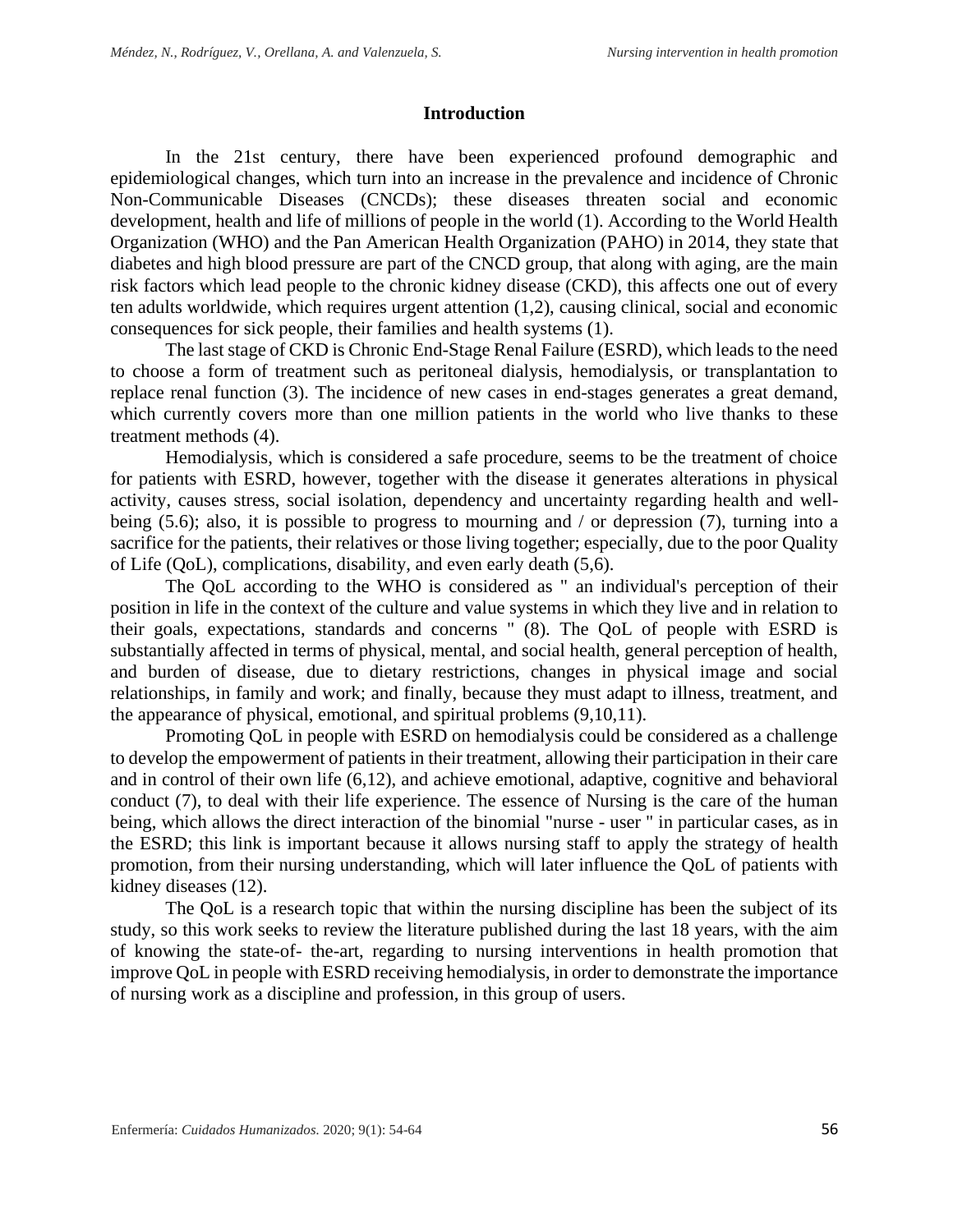# **Material and Methods**

In this integrative review, there was used the methodology suggested by evidence-based nursing practice (EBP), which tries to provide the best evidence in research, relating it to clinical expertise (13). There were considered the first three steps of Melnyck and Fineout-Overholt, which are:

- a. Ask the question of clinical importance,
- b. Collection of the best and most relevant evidence,
- c. Critically evaluate the evidence,

To formulate the research question, the PICO format was used, in which the research question was written as follows: Do ESRD patients receiving hemodialysis improve the quality of life with nursing intervention in health promotion?

A review was carried out in search of scientific literature, that answers to this question; the databases: Pub Med, Web of Science, Virtual Health Library, Scielo and Scopus; for which the following DeCS and MeSH descriptors were used, in Spanish, English and Portuguese: Promoción de la salud / Health promotion / Promoção de Saude - Enfermería / Nursing / Enfermagen - Insuficiencia renal crónica / Renal insufficiency chronic / Insuficiencia renal crónica - Calidad de Vida / Quality of life / Qualidade de Vida); conjugated with the Boolean operator AND, due to the characteristics of the investigation.

The inclusion criteria included: quantitative primary studies; written in Spanish, English and Portuguese; published between the years: 2000 and 2018; whose sample were people with ESRD receiving hemodialysis. All the investigations carried out were excluded in the exclusion criteria: in people under 18 years of age; receiving peritoneal dialysis or kidney transplant; by other professionals who do not belong to the nursing discipline; secondary as integrative, systematic reviews and meta-analyzes; case studies; qualitative and whose texts are not available on the web.

With an initial compilation of 62 articles from the scientific literature, in the first stage we proceeded to apply our own filters to the databases; in order to apply the inclusion and exclusion criteria at the second stage; and finally, in the third stage, process the articles selected for review (Fig. Nº1). In relation to ethical considerations, copyright has been respected by placing the bibliographic citation of each of the articles used for this research.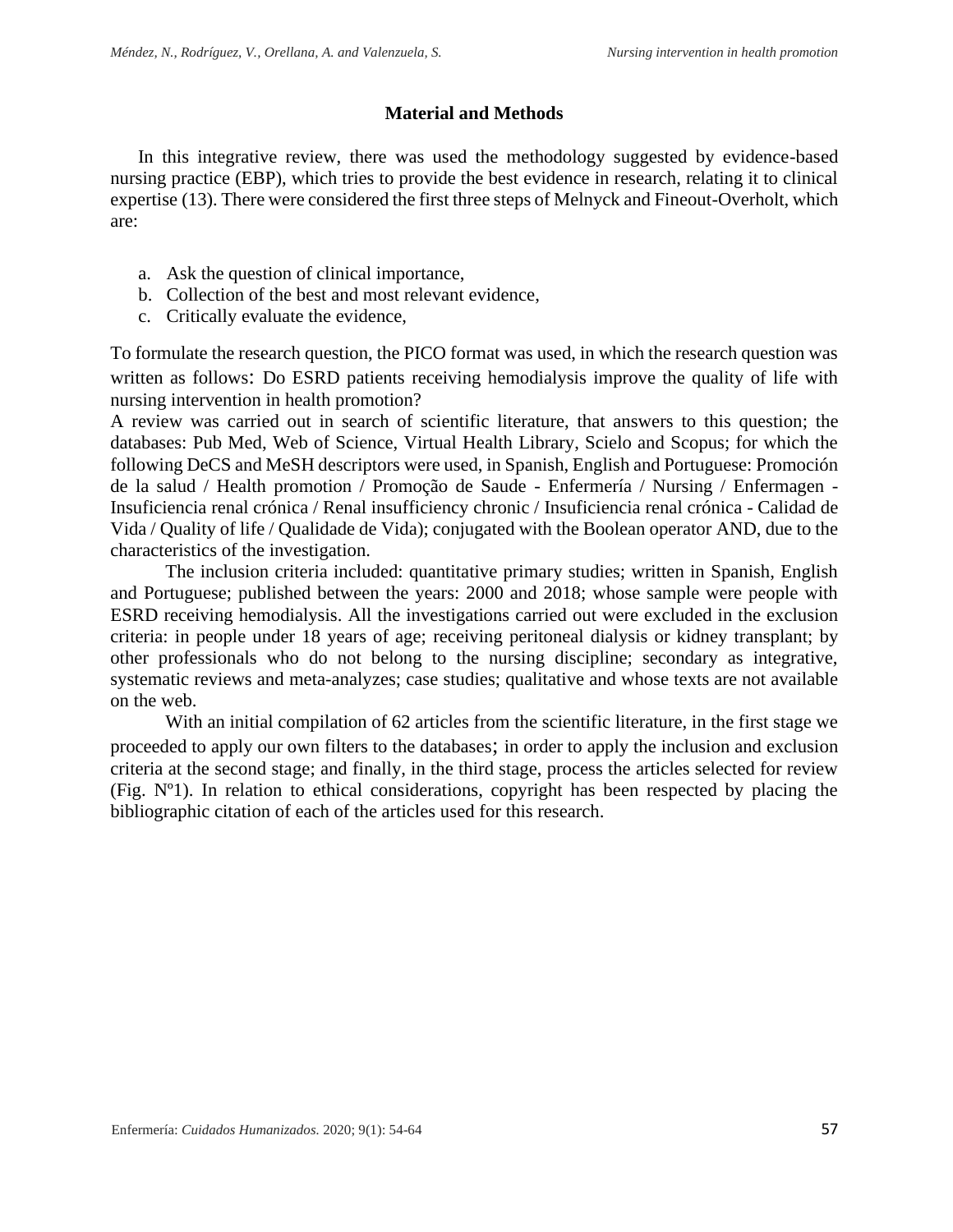

Figure N ° 1. Flow chart of the scientific literature review. 2018.

### **Results**

With the 6 studies that are related to the subject and that met the proposed requirements, we proceeded to summarize them (Table Nº1) and analyze them.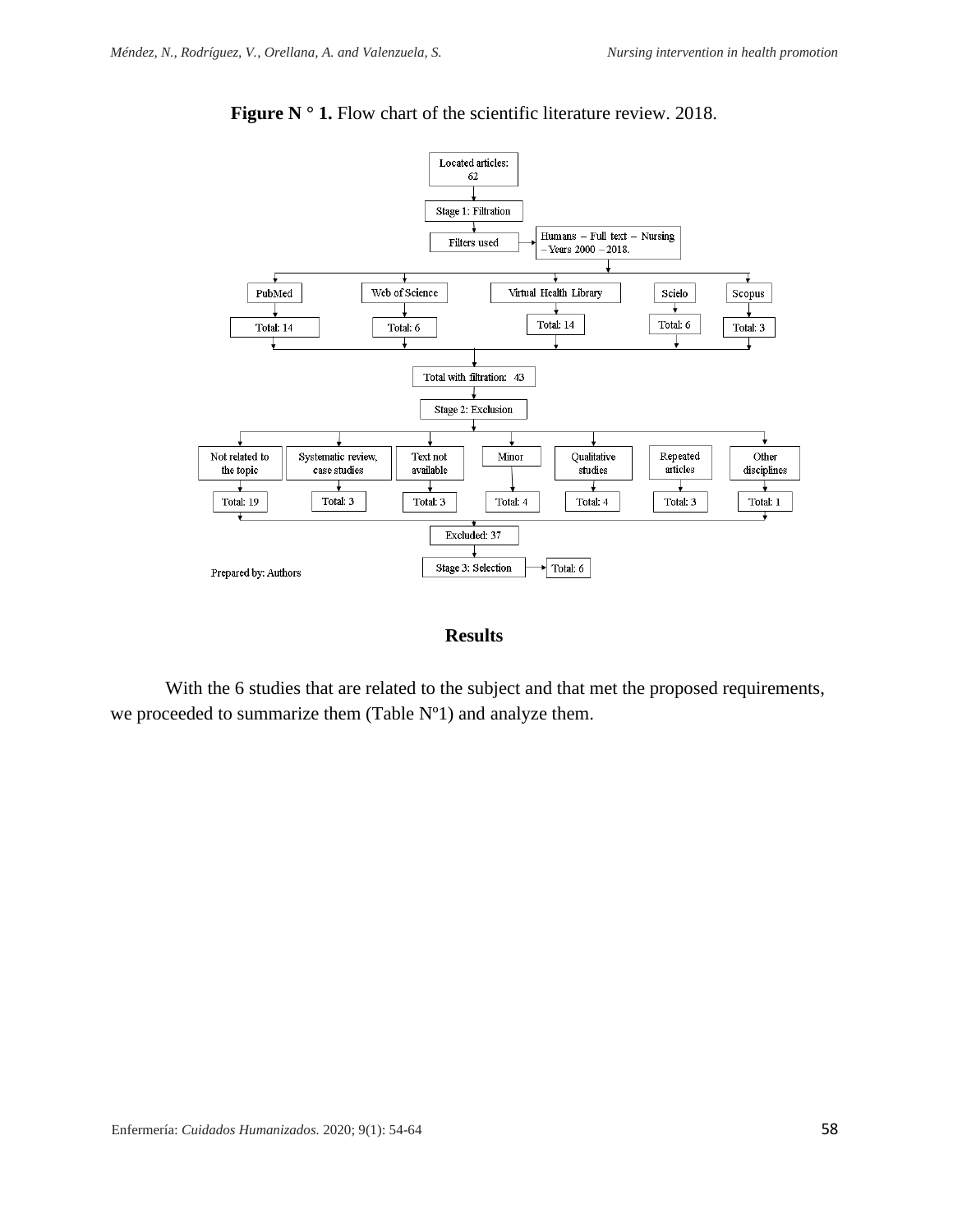| Title, country and<br>year of publication                                                                                                                                                                 | <b>Research</b><br>design                                                   | <b>Nursing</b><br>intervention                                                                                                                                              |                                                               | Data collection                                                                                                                                                                                                                                                                                                                                      | <b>Results</b>                                                                                                                                                                                                                                                                                                                                                                                                                                                                                                                                                                                                                                                                                                   |
|-----------------------------------------------------------------------------------------------------------------------------------------------------------------------------------------------------------|-----------------------------------------------------------------------------|-----------------------------------------------------------------------------------------------------------------------------------------------------------------------------|---------------------------------------------------------------|------------------------------------------------------------------------------------------------------------------------------------------------------------------------------------------------------------------------------------------------------------------------------------------------------------------------------------------------------|------------------------------------------------------------------------------------------------------------------------------------------------------------------------------------------------------------------------------------------------------------------------------------------------------------------------------------------------------------------------------------------------------------------------------------------------------------------------------------------------------------------------------------------------------------------------------------------------------------------------------------------------------------------------------------------------------------------|
| 1.Empowerment<br>οf<br>patients with end-stage<br>disease - a<br>renal<br>randomized controlled<br>trial. China 2003(14).                                                                                 | Randomized<br>controlled trial                                              | Empowerment<br>program, care of self-<br>efficacy<br>and<br>depression in patients<br>with end-stage renal<br>disease                                                       | $\bullet$<br>$\bullet$<br>$\bullet$                           | Empowerment<br>Scale (ES) modified<br>by Anderson.<br>Strategies used by<br>people to promote<br>health (SUPPH).<br>Beck<br>Depression<br>Inventory (BDI).                                                                                                                                                                                           | The<br>effects<br>οf<br>the<br>intervention result in levels<br>of empowerment in self-care<br>self-efficacy<br>and<br>for<br>depression are significantly<br>higher in the intervention<br>group, so this group felt more<br>able to carry out their self-<br>care and had lower levels of<br>depression.                                                                                                                                                                                                                                                                                                                                                                                                       |
| 2. A programme to<br>encourage<br>participation<br>οf<br>haemodialysis patients<br>in an exercise regimen.<br>Japón<br>2009 (15).                                                                         | Experimental                                                                | Program for patients<br>receiving<br>hemodialysis (HD) to<br>encourage<br>their<br>continued<br>participation in<br>an<br>exercise regimen.                                 | $\bullet$                                                     | None only existed<br>the Support and<br>Exercise Program.                                                                                                                                                                                                                                                                                            | continuity<br>The<br>in<br>participation of each patient<br>was observed during the<br>exercise program. All 14<br>participants (100%) in the<br>intervention group and 10<br>participants out of a total of<br>16 $(62.6%)$ in the control<br>group participated during the<br>nine weeks. Fisher's exact<br>test was performed with an<br>observed significance level<br>of 0.019. The continuous<br>participation of patients in<br>the intervention group was<br>significantly higher than that<br>of patients in the control<br>group.                                                                                                                                                                      |
| 3. Predictors of dietary<br>fluid<br>and<br>non-<br>adherence in Jordanian<br>patients with end-stage<br>renal disease receiving<br>haemodialysis: a cross-<br>sectional study. Jorda-<br>nia<br>2012(7). | Descriptive,<br>correlational<br>and<br>cross-<br>sectional study<br>design | Diet and fluid<br>educational program<br>for Jordanian patients<br>with end-stage renal<br>desease receiving<br>hemodialysis using<br>Pender's health<br>promotion program. | $\bullet$<br>$\bullet$<br>$\bullet$<br>$\bullet$<br>$\bullet$ | Dialysis Diet and<br>Fluid<br>Nonadherence<br>Questionnaire<br>(DDFQ).<br>Depression<br>Beck<br>Inventory-II (BDI-<br>$II$ ).<br>Quality<br>of<br>Life<br>Index (QLI).<br><b>Dialysis</b><br>Patient-<br>Perceived Exercise<br>Benefits<br>and<br><b>Barriers</b><br>Scale<br>(DPEBBS).<br>Multidimensional<br>Perceived<br>Social<br>Support Scale. | 27% of patients showed total<br>commitment<br>to<br>dietary<br>guidelines and 23.2% to fluid<br>guidelines for the past 14<br>days. Using Pearson $r$ to<br>examine<br>relationship<br>between study variables, it is<br>analyzed that depression $(M)$<br>$= 18.8 \pm 11.4$ had a<br>significant negative effect on<br>quality of life domains (with<br>importance $r = -0.60, p <$<br>0.001; with satisfaction, $r = -$<br>0.32, $p \lt 0.001$ ). The<br>application of multiple linear<br>regression<br>revealed<br>a<br>predictive model with only<br>two variables: age ( $B = -$<br>0.22, $p = 0.05$ and residual<br>renal function ( $B = -0.23$ ,<br>$p = 0.012$ ) for the lack of<br>dietary adherence. |

Table N  $\circ$  1. Scientific articles selected for the review. 2018.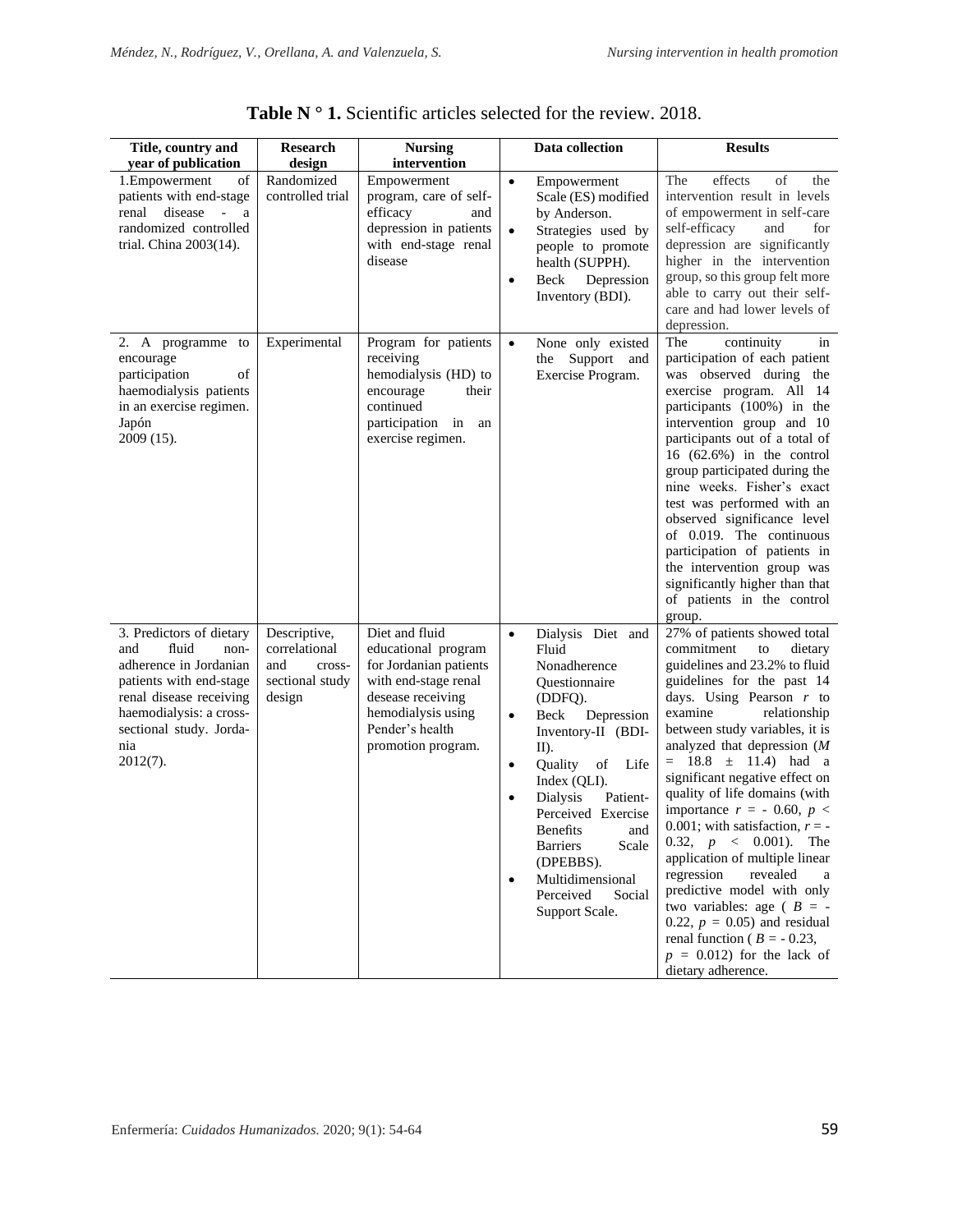| $\overline{4}$ .<br>Effects<br>of<br>individualized exercise<br>program on physical<br>function, psychological<br>dimensions, and health<br>- related quality of life<br>in patients with chronic<br>kidney disease:<br>A<br>randomized controlled<br>trial in China. China<br>2016 (16). | Randomized<br>controlled trial                         | 12-week<br>home<br>exercise program on<br>physical<br>function,<br>psychological<br>dimesions and health-<br>related quality of life<br>for patients<br>with<br>chronic<br>kidney<br>desease                                                                                              | $\bullet$<br>$\bullet$<br>$\bullet$<br>$\bullet$ | $6$ – minute walk test<br>$(6MWT)$ .<br>10 repetition of the<br>sit-to-stand<br>test<br>$(STS10)$ .<br>Hospital<br>Anxiety<br>Depression<br>and<br>(HAD) scale.<br>Self - Efficacy for<br>Exercise<br>(SEE)<br>scale.<br>Kidney Disease and<br>the Quality of Life<br>$(KDQOL - 36TM).$ | The differences between the<br>exercise group and<br>the<br>control<br>group<br>were<br>statistically significant for a<br>6-minute walking distance,<br>the time to complete 10<br>repititions of the sit-to-stand<br>test,<br>self-efficacy<br>for<br>exercise,<br>anxiety<br>and<br>depression and all domains of<br>health-related quality of life<br>after 12-week exercise was<br>significant in the intervention<br>group.                                                                                                                                                                                                     |
|-------------------------------------------------------------------------------------------------------------------------------------------------------------------------------------------------------------------------------------------------------------------------------------------|--------------------------------------------------------|-------------------------------------------------------------------------------------------------------------------------------------------------------------------------------------------------------------------------------------------------------------------------------------------|--------------------------------------------------|-----------------------------------------------------------------------------------------------------------------------------------------------------------------------------------------------------------------------------------------------------------------------------------------|---------------------------------------------------------------------------------------------------------------------------------------------------------------------------------------------------------------------------------------------------------------------------------------------------------------------------------------------------------------------------------------------------------------------------------------------------------------------------------------------------------------------------------------------------------------------------------------------------------------------------------------|
| 5. Promoting self-care<br>patients<br>in<br>on<br>hemodialysis:<br>application of the Nola<br>Pender<br>Diagram.<br>Brazil 2017 (17).                                                                                                                                                     | Descriptive<br>study<br>with<br>intra-group<br>design. | Self-care<br>workshop<br>using the Nola Pender<br>Diagram                                                                                                                                                                                                                                 | $\bullet$                                        | Application<br>form<br>(Nursing)<br>consultation<br>mediated<br>by<br>sensitive/<br>therapeutic<br>listening).                                                                                                                                                                          | The nursing guidelines led<br>individuals to acquire Health<br>Promotion Model behaviors<br>in order to satisfy their well-<br>being needs, because they<br>value life. The workshop<br>stimulated the development<br>of reflective consciousnes,<br>providing conditions<br>for<br>reflection on its reality and<br>harmonization with life.                                                                                                                                                                                                                                                                                         |
| 6. Educational support<br>and lifestyle of patients<br>receiving hemodialysis<br>treatment.<br>Mexico<br>2017 (18).                                                                                                                                                                       | Pre-<br>experimental<br>study                          | Educational program<br>under the theoretical<br>reference<br>of<br>Oremwith focus on<br>three<br>dimensions:<br>Responsibility<br>for<br>Health, Nutrition and<br>Hygiene, consisted of<br>ten half-hour sessions<br>twice a week during<br>first hour<br>the<br>of<br>patient treatment. | $\bullet$                                        | Questionnaire about<br>the lifestyle of the<br>patient<br>receiving<br>hemodialysis<br>treatment.                                                                                                                                                                                       | Among the characteristics, it<br>was found that the average<br>age of $36.4 \pm 16.7$ years, with<br>the same distribution<br>for<br>both men and women $(n=11)$ ;<br>68.1% ( $n=15$ ) of the patients<br>economically active,<br>are<br>reporting an average time of<br>$20.6 \pm 15.6$ months of<br>hemodialysis treatment.<br>$\mathbf{A}$<br>median value of the lifestyle<br>(responsibility<br>for<br>life.<br>hygiene and nutrition) was<br>obtained<br>in<br>the<br>pre-<br>intervention phase of 92 and<br>of $107.5$ in the post-<br>intervention phase. With a<br>significant<br>difference<br>between the two of p<0.001. |

| <b>Continue Table N <math>\degree</math> 1.</b> Scientific articles selected for the review. 2018. |
|----------------------------------------------------------------------------------------------------|
|----------------------------------------------------------------------------------------------------|

Prepared by the authors

The estimated period of time for searching articles for the review was the last 18 years, finding two articles (14,15) published in the period 2000-2010 and four in the last six years (7,16,17,18).

Four of the published investigations were carried out on the Asian continent (7,14,15,16) and the rest were carried out in Brazil and Mexico (17,18). Regarding the research study designs,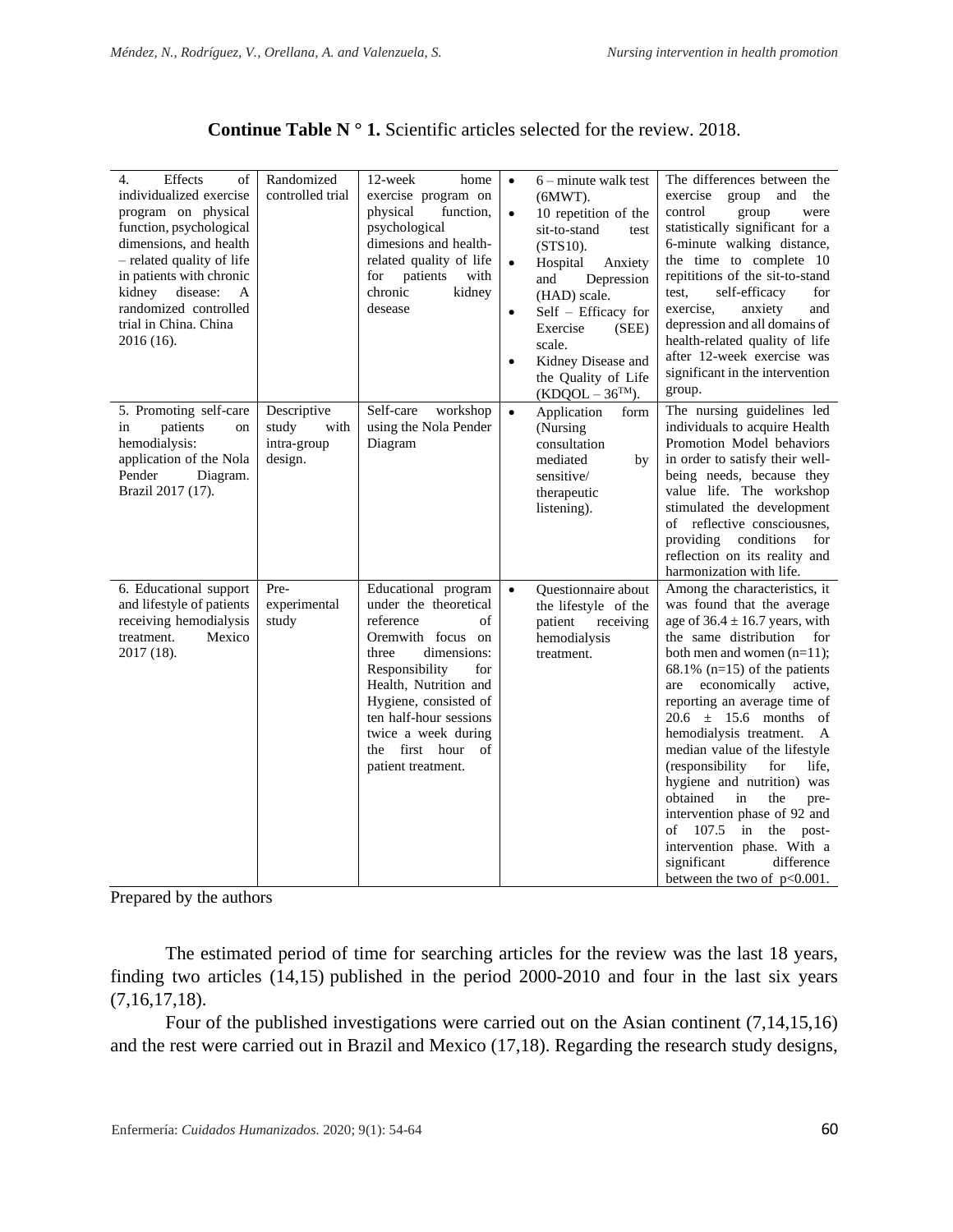four of them were experimental (14,15,16,18) and the others were correlational or descriptive  $(7,17)$ .

The data collection questionnaires of these studies were varied according to the objectives of each investigation. The Beck Depression Inventory in its versions BDI (14) and BDI-II (7), and the Kidney Disease Quality of Life Questionnaire in its version KDQOL-36 (16) coincide in two investigations. In addition are used: the modified Anderson Empowerment Scale (ES), Strategies used by people to promote health (SUPPH) (14); Dialysis Diet and Fluids Non-Adherence Questionnaire (DDFQ), Quality of Life Index (QLI), Dialysis Patient-Perceived Exercise Benefits and Barriers Scale (DPEBBS), Multidimensional Scale of Perceived Social Support (7); 6-minute walk test (6MWT), 10 repetitions of the sit-to-stand test (STS10), Hospital Anxiety and Depression Scale (HAD), self-efficacy for exercise scale (SEE) (16), Application form (Nursing consultations mediated by sensitive / therapeutic listening) (17); Questionnaire about the lifestyle of the patient receiving hemodialysis treatment (18).

Among the main results of the experimental studies, it should be noted that the nursing intervention is effective in people with ESRD receiving hemodialysis, for: the empowerment of the individual in the pathology and its treatment (14), increase self-efficacy (14), self-care (14) and decrease depression (14); the accompaniment by professional nursing staff in an exercise regimen in the hemodialysis room allowed that 100% of the participants in the experimental group would not drop out of the program in relation to the dropout of 62.6% of the control group (15); 27% of the patients showed a total commitment to the dietary guidelines and 23.2% to the fluid guidelines during the last 14 days, it was analyzed that depression had a significant negative effect on quality of life domains (7); psychological dimensions such as self-efficacy, anxiety and depression, and all domains of health-related quality of life after a twelve-week exercise improved in the intervention group (16); Nursing applies the middle-range theory of Nola J. Pender "Health Promotion Model" leading participants to acquire behaviors in order to satisfy their well-being needs, because they value life, with a workshop that stimulated the development of reflective consciousness, providing the conditions for reflection on its reality and harmonization with life (17); Nursing educational support on the lifestyle that includes responsibility for health, hygiene and nutrition obtained a median value of the lifestyle (responsibility for life, hygiene and nutrition) in the pre-intervention phase of 92 and 107.5 in the post-intervention phase, with a statistically significant difference between the two of  $p \le 0.001$  (18).

#### **Discussion**

The reviewed studies effectively demonstrate that empowerment in relation to its pathology and treatment, by means of a nursing intervention, in people with ESRD on hemodialysis, increases self-care and self-efficacy, reducing depression and improving quality of life (14).

Most of the investigations are promoted from 2012; nursing interventions are obviously aimed at health promotion to improve the QoL of people on hemodialysis; considering physical activity, diet, fluid intake, self-efficacy, and self-care as determining variables of a good QoL (14,15,17,19).

The recommended physical exercises for this group of people are low intensity aerobics, the use of the arm where the fistula or arterio-venous graft is located should be avoided, this reduces sedentary lifestyle and increases well-being (16,20), thereby increasing the quality of life.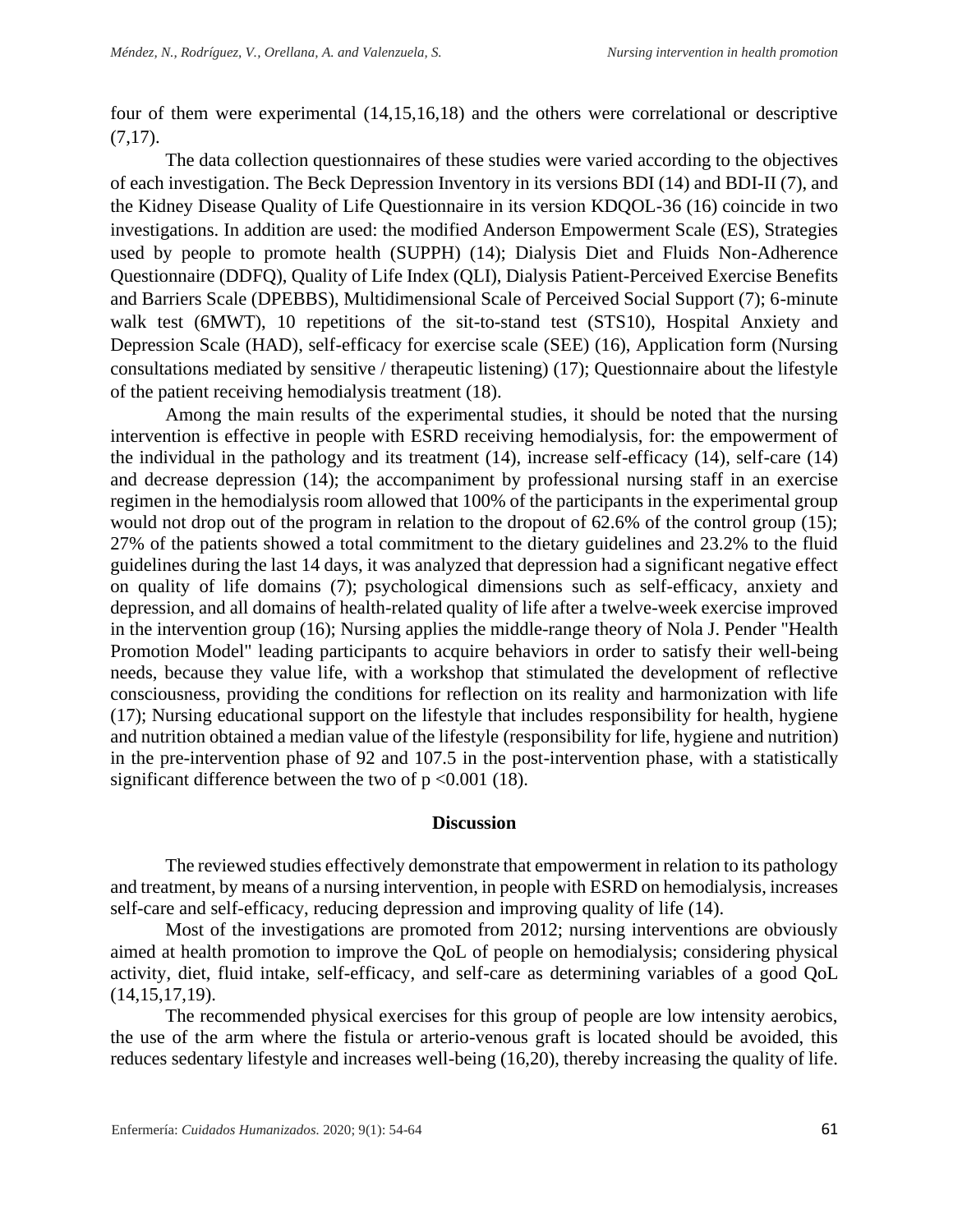On the other hand, non-adherence to diet and fluid intake is due to the individual patient characteristics in relation to their culture and this parameter of lifestyle is the most difficult to modify in patients (7); Based on this statement, it has been shown that nursing interventions manage to modify self-efficacy and self-care, making people feel safe in their own health care, significantly reducing their depression (14).

It is important to mention that for the nursing discipline, Nola J. Pender's middle-range theory, "Health Promotion Model" (HPM), was used in one of the studies whose authors conclude that linking theory to practice admits a bond of empathy and trust in the client´s relationship with health professionals, which provides a valuable possibility of interaction to jointly plan activities, actions and self-care behaviors (17), which becomes predominant for the discipline of nursing and its professional role.

Finally, it is important to mention that in another research it was shown that the nursing educational support has led everyone to develop a protective lifestyle, which makes the role of nursing in promoting healthy behaviors important (18).

## **Conclusion**

In relation to the initial approach of this review, which was to know, whether the healthpromoting nursing intervention improves the quality of life of people who have ESRD and are receiving hemodialysis; it concludes that the intervention carried out by nursing professionals as part of the multidisciplinary health care team of hemodialysis improves the quality of life of this group of affected population; therefore, nursing interventions are preponderant in improving the QoL of people with ESRD; however, it is important to emphasize that research in this area must continue, mostly to highlight this intervention in order to improve the state-of-the-art.

## **Bibliographic references**

- 1. Flores J. Enfermedad renal crónica: epidemiología y factores de riesgo. Rev Médica Clínica Las Condes. 2010 Jul;21(4):502–7.
- 2. Mitchell C. Crece el número de enfermos renales entre los mayores de 60 años con diabetes e hipertensión | OPS OMS [Internet]. Pan American Health Organization / World Health Organization. 2014 [cited 2018 Apr 6]. Available from: http://www.paho.org/hq/index.php?option=com\_content&view=article&id=9379%3A2014 kidney-disease-rising-among-seniors-diabetes-hypertension&catid=740%3Apressreleases&Itemid=1926&lang=es
- 3. Pérez C, Espadero M, Carmen M<sup>a</sup>, Estepa del Árbol M, Crespo Montero R. Factores asociados a calidad de vida relacionada con la salud de pacientes trasplantados de riñón. Enferm Nefrológica. 2015 Sep;18(3):204–26.
- 4. Pérez Escobar María Mercedes, Herrera Cruz Nuria, Pérez Escobar Elizabeth, Cabrejas Hernández Zenaida. Factores sociales que contribuyen a la morbi-mortalidad en pacientes con Insuficiencia Renal Crónica sometidos a hemodiálisis. Un estudio necesario. Rev Hum Med [Internet]. 2008 [cited 2018 Apr 9]; 8(1). Available from: http://scielo.sld.cu/scielo.php?script=sci\_arttext&pid=S1727-81202008000100007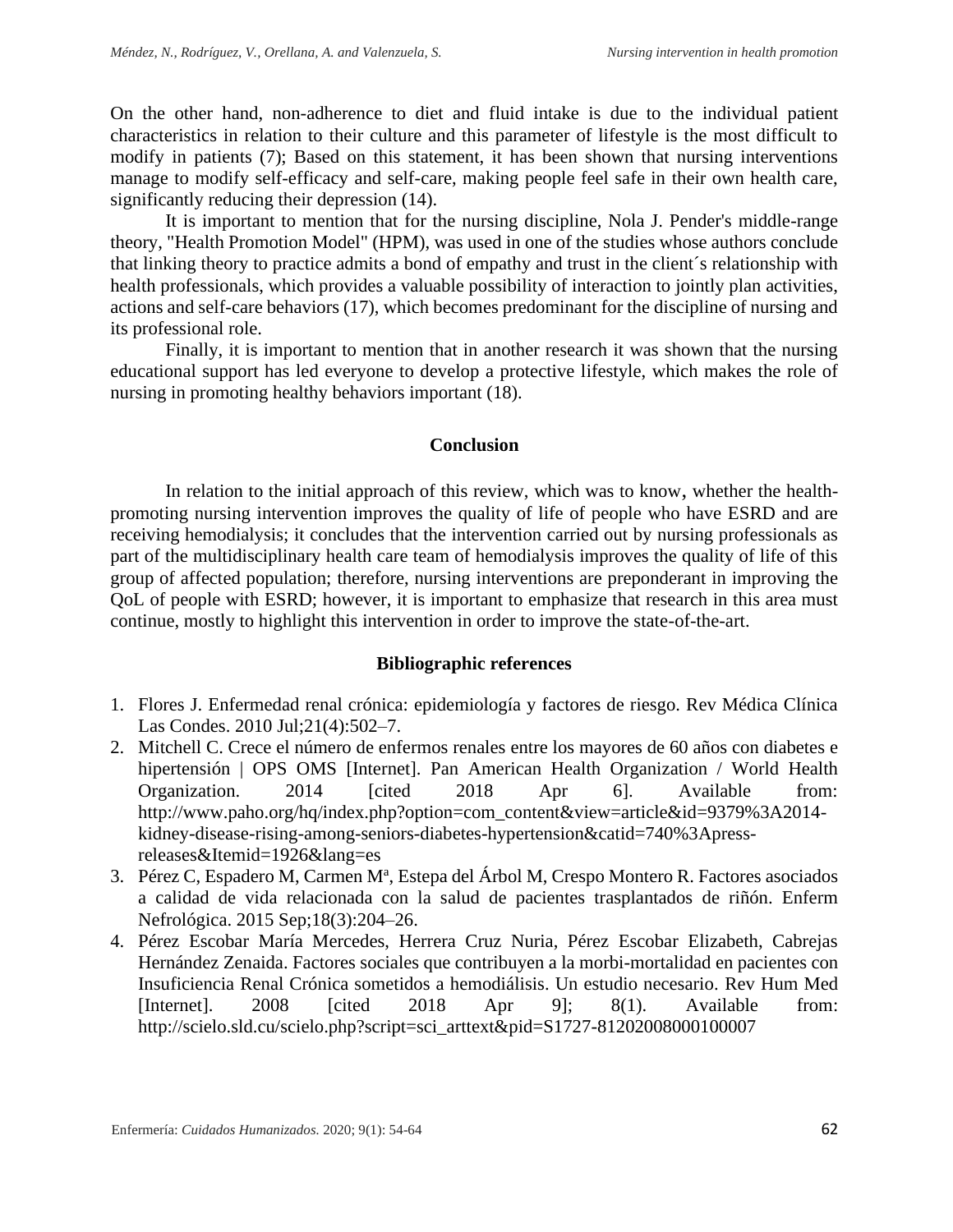- 5. Martín de Francisco A. L El futuro del tratamiento de la enfermedad renal crónica. Nefrología (Madr.) [Internet]. 2010 [cited 2018 Apr 18]; 30(1):1-9 Available from: http://scielo.isciii.es/scielo.php?script=sci\_arttext&pid=S0211-69952010000100001
- 6. Costa GMA, Pinheiro MBGN, Medeiros SM, Costa RR, Cossi MS. Calidad de vida en pacientes con insuficiencia renal crónica en hemodiálisis. Enferm Glob. 2016 Jul;15(43):59– 73.
- 7. Khalil AA, Darawad M, Gamal EA, Hamdan‐Mansour AM, Abed MA. Predictors of dietary and fluid non-adherence in Jordanian patients with end-stage renal disease receiving haemodialysis: a cross-sectional study. J Clin Nurs. 22(1–2):127–36.
- 8. Sofía PK. OMS: Calidad de Vida (2005) [Internet]. [cited 2018 Apr 10]. Available from: http://vidacalida.blogspot.com/2010/12/oms-calidad-de-vida-2005.html
- 9. Gesualdo GD, Menezes ALC, Rusa SG, Napoleão AA, Figueiredo RM de, Melhado VR, et al. FACTORS ASSOCIATED WITH THE QUALITY OF LIFE OF PATIENTS UNDERGOING HEMODIALYSIS. Texto Amp Contexto - Enferm [Internet]. 2017 [cited 2018 Jun 1];26(2). Available from: http://www.scielo.br/scielo.php?script=sci\_abstract&pid=S0104- 07072017000200338&lng=en&nrm=iso&tlng=en
- 10. Barros HL, Herazo BY, Aroca MG. Calidad de vida relacionada con la salud en pacientes con enfermedad renal crónica. Rev Fac Med. 2015 Dec 10;63(4):641–7.
- 11. Badia X. Qué es y cómo se mide la calidad de vida relacionada con la salud. Gastroenterol Hepatol 2004;27(Supl 3):2-6.
- 12. Bezerra F, Taziana S, Mesquita Lemos A, Sousa C, Maria S, Carvalho L, et al. Promoción de la salud: la calidad de vida en las prácticas de enfermería. Enferm Glob. 2013 Oct;12(32):260–9.
- 13. Medina EU, Valenzuela CR, Pinto CT, Vidal MR. Enfermería basada en la evidencia: qué es, sus características y dilemas. Investig Educ En Enferm. 2010;28(1):108–18.
- 14. Tsay S-L, Hung L-O. Empowerment of patients with end-stage renal disease—a randomized controlled trial. Int J Nurs Stud. 2004 Jan;41(1):59–65.
- 15. Tobita I, Suzuki S, Kobayashi T, Shimizu Y, Umeshita K. A Programme to Encourage Participation of Haemodialysis Patients in an Exercise Regimen. J Ren Care. 35(1):48–53.
- 16. Tang Q, Yang B, Fan F, Li P, Yang L, Guo Y. Effects of individualized exercise program on physical function, psychological dimensions, and health-related quality of life in patients with chronic kidney disease: A randomized controlled trial in China. Int J Nurs Pract. 2017 Apr;23(2):e12519.
- 17. Saldanha BL, Dos Santos I, Costa FV. Promoting self-care in clients on hemodialysis: application of the nola pender's diagram. Rev Pesqui-Cuid E Fundam Online. 2017 Jun;9(2):545–50.
- 18. Espinoza JAV, Rodríguez RV, Moreno NA, Pérez MG. Apoyo educativo y patrón de vida en el paciente con tratamiento de hemodiálisis. :9.
- 19. Ma L-C, Chang H-J, Liu Y-M, Hsieh H-L, Lo L, Lin M-Y, et al. The Relationship between Health-Promoting Behaviors and Resilience in Patients with Chronic Kidney Disease [Internet]. The Scientific World Journal. 2013 [cited 2018 May 25]. Available from: https://www.hindawi.com/journals/tswj/2013/124973/
- 20. Ling K, Wong FSY, Chan W, Chan S, Chan EPY, Cheng Y, et al. Effect of a home exercise program based on tai chi in patients with end-stage renal disease. Perit Dial Int J Int Soc Perit Dial. 2003 Dec;23 Suppl 2:S99–103.